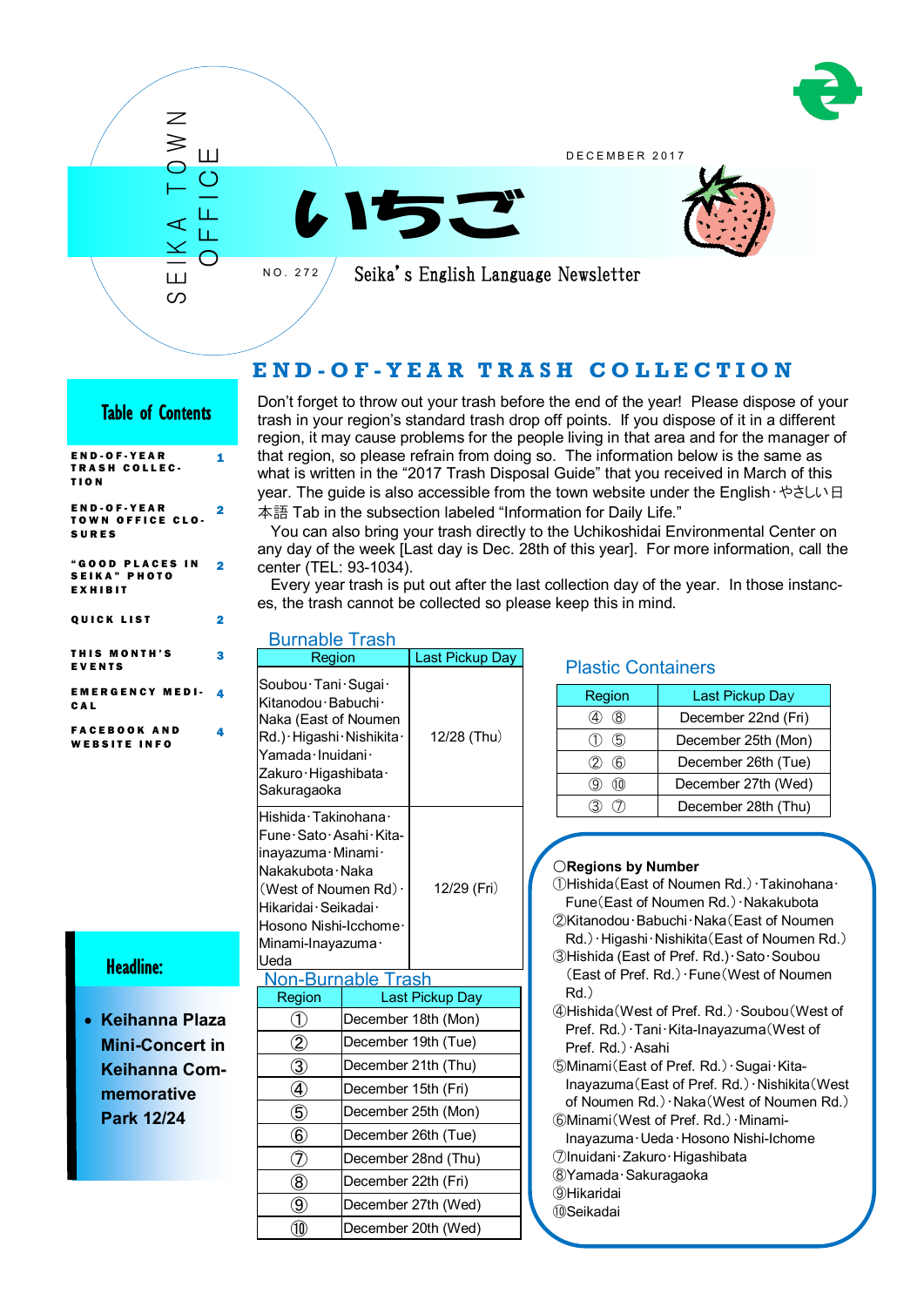

5

### いちご Page 2 とのこと アイディング・プログラム こうしょうかん こうしょうかい Page 2

#### Location December and a settlement of the settlement of the settlement of the settlement of the settlement of the settlement of the settlement of the settlement of the settlement of the settlement of the settlement of the settlemen 28 (Thu) 29 (Fri) 30  $(Sat)$ 31  $(S<sub>U</sub>)$ 1 (Mon/Hol) 2  $(T_{\text{He}})$ 3 (Wed) 4 (Thu) (Fri) 27 (Wed) 26  $(T_{\text{UE}})$ Town Hall ○ ○ ○ × × × × × × ○ ○ Town Library ○ ○ × × × × × × × × ○ Kashinokien | 〇 | 〇 | × | × | × | × | × | × | × | × | < | 〇 Mukunoki Center △ △ △ × × × × × × × ○ Seika National Health Insurance Hospital  $\circ$   $\circ$ × ※ ○ │ ○ │ ○ │ ○ │ <sub>◆</sub> │ × │ × │ × │ × │ ○ │ ○

# **E N D - O F - Y E A R T O W N O F F I C E C L O S U R E S**

※On the 30th from 9:00 AM to Noon, the Honorary Director will offer special checkups. Emergency treatment will still be offered on this and other days.。

 $\triangle$ The reception window is open until 5PM on this day only. Note that on the 28th, Mukunoki Center is open until 12PM.

# **" G O O D P L A C E S I N S E I K A " P H O T O E X H I B I T**

When: November 29 (Wed)—December 12 (Tue) 10:00 AM to 12:00 PM

Where: Keihanna Commemorative Park, Suikei-en, Tsuki no Niwa Gallery

Details: For 10 years, the Seika Hometown Guide Association has shown people the best of Seika Town, a place that many say doesn't have much. In this exhibit, the association has collected photos and videos of natural landscapes, history, and Seika's topography. Come and enjoy the exhibit that showcases the still developing Kansai Science City.

Cost: Admission fee to Suikei-en

### **QUICK LIST -**

Hello and welcome to the Quick List! Each week we will present a short list of vocabulary that you can quickly put to use in daily life.

This Week's Theme: Winter and New Years'

Please send me feedback! Is this list at a good level? Too hard? Too easy? Also, if you have topic suggestions please tell me what you want to learn!

| 1.凍る ― こおる ― to freeze                        |  |
|-----------------------------------------------|--|
| 2. 冬至 ー とうじ ー winter solstice                 |  |
| 3. 初雪一 はつゆき – first snow of the season        |  |
| 4. 吹雪 ー ふぶき ー blizzard                        |  |
| 5. プレゼント交換ープレゼントこうかんーexchange gifts           |  |
| 6. 忘年会 ー ぼうねんかい ー year-end party              |  |
| 7. 里帰り ー さとがえり ー returning to parents' house  |  |
| 8. 帰省 ー  きせい 一  homecoming                    |  |
| 9. 渋滞一 じゅうたい – traffic                        |  |
| 10. 三が日ー さんがにち ー first 3 days of the New Year |  |
|                                               |  |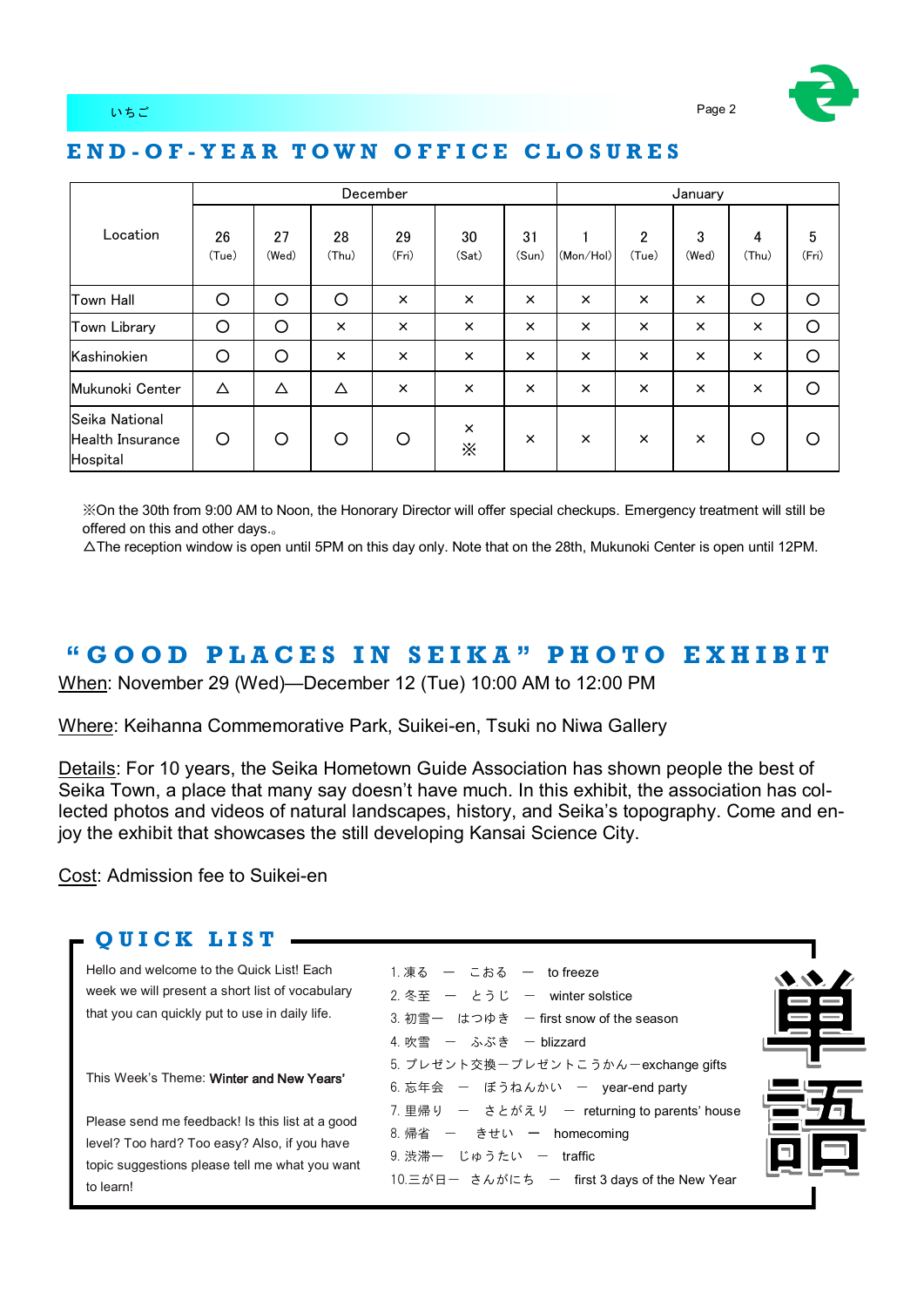

## THIS MONTH'S EVENTS

| Day         | ime      | Details                                | Place                                   |
|-------------|----------|----------------------------------------|-----------------------------------------|
| 12/24 (Sun) | $@11AM-$ | Keihanna Mini-Concert in Keihanna Com- | Keihanna Commemorative Park, Suikei-en, |
|             | @1PM~    | memorative Park                        | Kangetsuro BF                           |

|             | Mukunoki Center |                    | <b>Health Center</b> |              |             |                                |
|-------------|-----------------|--------------------|----------------------|--------------|-------------|--------------------------------|
| Day         | Time            | <b>Details</b>     |                      | Day          | <b>Time</b> | <b>Details</b>                 |
| 12/6 (Wed)  | 15:00 - 17:00   | Table Tennis Day   |                      | 12/7 (Thurs) | $13:00 -$   | 2 Yr-Old Dental Health Checkup |
| 12/13 (Wed) | 15:00 - 17:00   | Table Tennis Day   |                      | 12/8 (Fri)   | $13:00 -$   | 1.5 Yr-Old Health Checkup      |
| 12/17 (Sun) | $9:00 - 12:00$  | Smile Sports Arena |                      | 12/12 (Tues) | $13:00 -$   | 3.5 Yr-Old Health Checkup      |
| 12/20 (Wed) |                 | Closed             |                      | 12/19 (Tues) | $13:00 -$   | $9 - 10$ Mo-Old Checkup        |
|             |                 |                    |                      | 12/20 (Wed)  | $13:00 -$   | $3 - 4$ Mo-Old Checkup         |
| 1/10 (Wed)  | 15:00 - 17:00   | Table Tennis Day   |                      | 1/10 (Wed)   | $13:00 -$   | 3.5 Yr-Old Health Checkup      |

# **E V E N T S**

# Keihanna Mini-Concert in Keihanna Commemorative Park

Where: Keihanna Commemorative Park, Suikeien, Kangetsuro BF

When: Dec 24 (Sun), ①11AM~ ②1PM~ (Each performance will last about 40 minutes)

Event Info: Come listen to a performance put on by a trumpet player and a tuba player. The duo will play songs like "Double Portraits" by David Uber, "Trumpet Voluntary" by Jeremiah Clark, Christmas songs and more.

Entry Fee: Admission price to Suikei-en

Contact: Keihanna Science City Kasseika Suishin Kyougikai TEL: 0774-95-5034

#### **K E I H A N N A M I N I - C O N C E R T**

# In The Atrium Lobby

Date: ①December 13 (Wed) ②December 27 (Wed) Time: 12:15 PM - 12:45 PM Songs: ① Maurice Ravel, Selections from "Miroirs" (Piano) ② Chopin, "Ballade No. 4" (Piano) Contact: Keihanna Plaza Puchi Concert Committee TEL: 0774-95-3361 WEBSITE: https:// www.keihanna-plaza.co.jp/ event/concert/